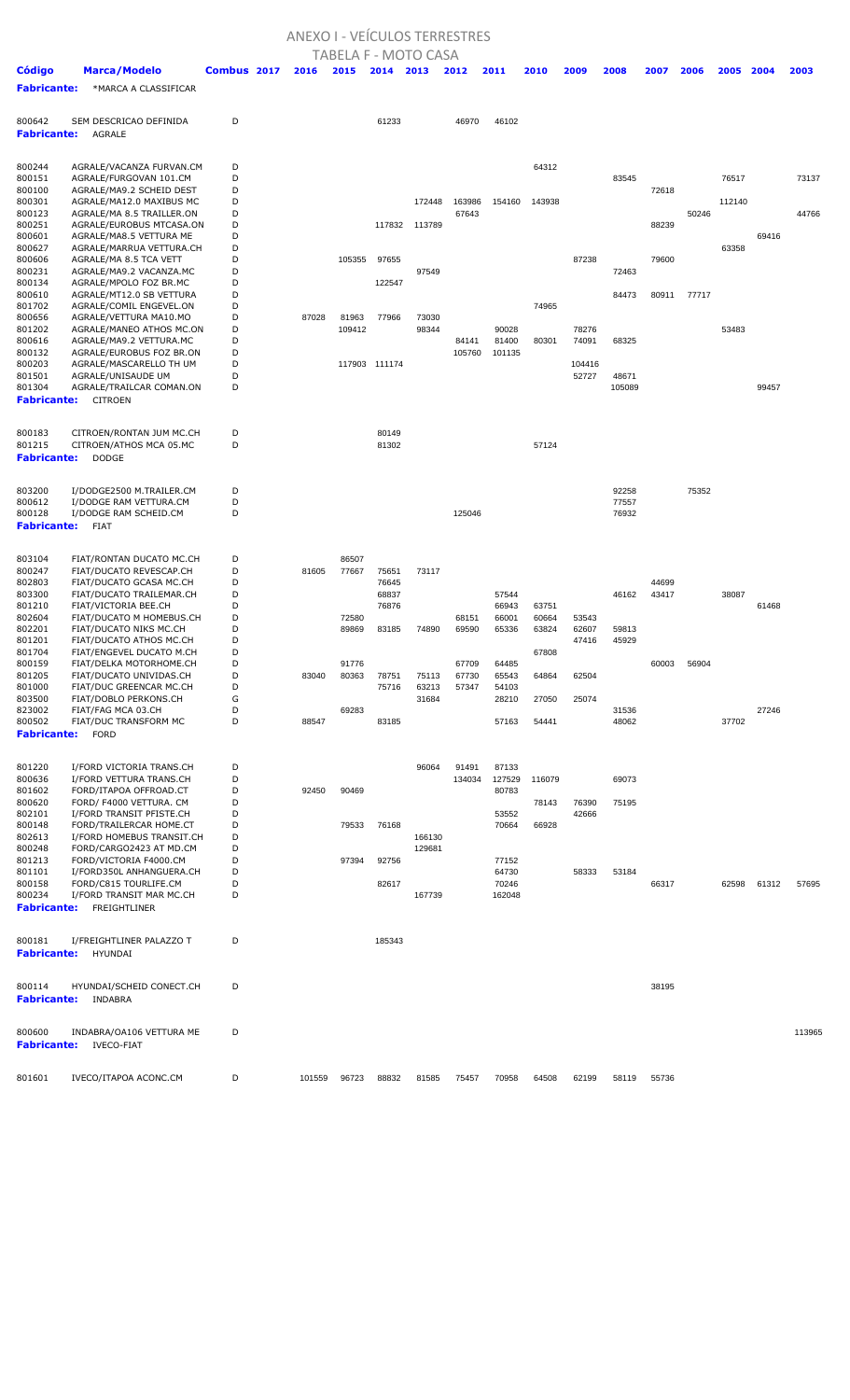| Código           | Marca/Modelo                                          | Combus 2017 |        | 2016   | 2015   | 2014          | 2013   | 2012           | 2011   | 2010           | 2009   | 2008   | 2007   | 2006            | 2005   | 2004   | 2003   |
|------------------|-------------------------------------------------------|-------------|--------|--------|--------|---------------|--------|----------------|--------|----------------|--------|--------|--------|-----------------|--------|--------|--------|
| 802610           | IVECO/D5013 HOMEBUS.CM                                | D           |        |        |        |               |        |                |        |                |        |        | 44109  | 42387           | 40990  |        |        |
| 801208           | IVECO/DAILY ATHOS.CM                                  | D           |        |        |        | 124366        | 117266 |                | 103727 |                |        |        |        |                 |        |        |        |
| 802000           | IVECO/D CHAPECO MC.CM                                 | D           |        | 86205  |        | 69054         |        | 66790          | 61523  |                |        | 49790  | 48200  |                 |        | 46139  |        |
| 802800           | <b>IVECO/DAILY GCASA MTC2</b>                         | D<br>D      |        |        |        |               | 64467  |                |        |                |        |        |        |                 |        | 38384  |        |
| 803203<br>800218 | IVECO/DAILY M.TRAILER.CM<br>IVECOFIAT/DAILYCIRILO.MC  | D           | 84369  | 80351  | 76525  | 72156         | 66269  | 62477<br>79949 | 59398  | 54303          | 62770  | 51049  | 43899  |                 | 39614  |        |        |
| 800101           | IVECOFIAT/D5912 SC                                    | D           |        |        |        |               |        |                |        |                |        |        |        |                 |        |        | 33805  |
| 800649           | IVECO/VETTURA 70C17.CM                                | D           |        | 217980 | 207599 | 197714        | 194610 | 188605         |        |                |        |        |        |                 |        |        |        |
| 801217           | IVECO/VICTORIA CONEX.CM                               | D           |        |        | 98277  | 90260         | 82896  | 78587          | 74838  |                |        |        | 67229  |                 |        |        |        |
| 801600           | IVECO/D ITAPOA PETIT.CH                               | D           |        |        |        | 103140        | 94724  |                | 78512  | 76271          | 75183  | 64846  | 60712  |                 |        |        |        |
| 800130           | IVECO/DAILY 55 GIZAK.CM                               | D           |        |        |        |               | 68655  | 67407          |        | 50134          | 48368  |        | 45085  |                 |        | 42277  |        |
| 800615           | IVECO/DAILY VETTURA.CM                                | D           |        |        |        |               | 68600  |                | 63012  | 58377          | 53996  | 52899  | 52286  |                 | 43830  | 40630  |        |
| 801100           | IVECO/ANHANGUERA MT.CM                                | D           | 204835 | 195080 | 185791 | 170634        | 156713 | 149250         | 135589 | 120947         | 115113 | 110313 | 107287 | 103895          | 100139 |        |        |
| 801001           | IVECO/D GREENCAR MC.CH                                | D           |        |        |        |               |        |                | 84146  | 77794          | 72205  |        |        |                 |        |        |        |
| 800652           | IVECO/RONTAN DAILY MC.CM                              | D           |        |        |        |               |        |                | 63326  | 57667          |        |        |        |                 |        |        |        |
| 801303<br>800648 | IVECO/TRAILCAR CONCOR.MC<br>IVECO FIAT/VETTURA SCU.MC | D<br>D      |        |        |        |               |        |                |        |                |        |        | 102607 |                 |        | 46369  |        |
| 800259           | IVECO/DAILAY 70 ALFLEN.CM                             | D           |        | 82712  |        | 73732         |        |                |        |                |        |        |        |                 |        |        |        |
| 802609           | IVECO/D 55C16 HOMEBUS.CM                              | D           |        |        |        |               |        |                | 77440  | 73568          |        | 70598  |        |                 |        |        |        |
| 801219           | IVECO/AUTOM CAMARI CO.CM                              | D           |        |        |        |               | 70912  | 65719          |        |                |        |        |        |                 |        |        |        |
| 800106           | IVECO/D SCHEID CONEC.CM                               | D           |        |        | 83858  |               | 64918  | 58490          | 57288  | 55761          |        | 53618  | 50263  |                 |        |        |        |
| 802605           | IVECO/DC3813 HOME BUS.CM                              | D           |        |        |        |               |        |                |        |                |        |        |        | 67005           |        |        | 61704  |
| 803303           | IVECO/DAILY TRAILEMAR.CH                              | D           |        |        |        |               |        |                |        |                | 50650  | 47150  |        |                 |        |        |        |
| 803306           | IVECO/DAILY TRAILEMAR.CM                              | D           |        |        |        |               |        | 58072          |        |                | 51922  |        |        |                 |        |        |        |
| 802501           | IVECO/SANTO INACIO 70.CM                              | D           | 94762  | 83215  | 78311  | 71921         | 66054  | 62122          | 58822  | 54867          |        |        |        |                 |        |        |        |
| 802500           | IVECO/D SANTO INACIO.CM                               | D           |        | 82879  |        | 72491         | 66578  | 62284          | 60787  | 55579          | 52230  | 47275  |        |                 |        |        |        |
| 800127<br>800635 | IVECO/DAILY 70 GIZAK.CM<br>IVECO/VETTURA ADVENT.CM    | D<br>D      |        | 80146  | 76330  | 71871         | 67996  | 65387          | 62103  | 58162<br>56525 |        |        | 50101  |                 |        |        | 46355  |
| 802611           | IVECO/HOMEBUS 35S14 A.CH                              | D           |        |        | 90414  |               |        |                |        | 63314          |        |        |        |                 |        |        |        |
| 800105           | IVECO/DAILY6013 SCHEID C                              | D           |        |        |        |               |        |                |        |                |        |        |        |                 | 42570  |        |        |
| 800112           | IVECO/DAILY MCA ITU.CM                                | D           |        |        | 71688  | 67743         |        |                |        |                | 48757  | 44867  |        |                 |        |        |        |
| 803100           | IVECO/DAILY SITNEI MC.CH                              | D           |        |        |        | 64543         |        |                |        | 46458          | 45660  | 40789  | 38645  |                 |        |        |        |
| 801211           | IVECO/VICTORIA SBEE.CM                                | D           |        | 84717  |        |               |        |                | 67236  | 62893          |        | 60941  |        | 56256           | 53578  |        |        |
| Fabricante:      | JINBEI                                                |             |        |        |        |               |        |                |        |                |        |        |        |                 |        |        |        |
|                  |                                                       |             |        |        |        |               |        |                |        |                |        |        |        |                 |        |        |        |
| 801236           | I/JINBEI VICTORIA TOP.CH                              | G           |        |        |        |               |        |                | 48903  |                |        |        |        |                 |        |        |        |
| Fabricante:      | M.BENZ                                                |             |        |        |        |               |        |                |        |                |        |        |        |                 |        |        |        |
|                  |                                                       |             |        |        |        |               |        |                |        |                |        |        |        |                 |        |        |        |
|                  |                                                       |             |        |        |        |               |        |                |        |                |        |        |        |                 |        |        |        |
| 800632           | M.BENZ/INDUSCAR VETT.ON                               | D           |        |        |        |               |        |                |        |                |        |        | 94102  |                 |        |        |        |
| 800645           | M.BENZ/ACCELO815 AU M.CM                              | D<br>D      |        |        | 100782 | 95742         | 92246  | 84720          |        |                |        |        |        |                 |        |        |        |
| 800633<br>800800 | M.BENZ/BUSSCAR VETT.ON<br>I/M.BENZ SPRINTERNIKS MC    | D           |        |        | 88504  | 84643         | 79818  | 76597          | 70092  | 69528          | 62802  | 55598  | 50663  | 100340<br>48890 | 45746  |        | 37064  |
| 800129           | I/M.BENZ 311CDI ITU.CH                                | D           |        |        |        |               |        | 60725          |        |                |        |        |        |                 |        |        |        |
| 800207           | I/M.BENZ CDISP THB UM.CM                              | D           |        |        |        |               |        | 77690          |        | 68192          | 63760  | 58814  |        |                 |        |        |        |
| 800440           | I/M.BENZ VICTORIA 415.CM                              | D           |        | 91159  | 87569  | 83718         | 80202  |                |        |                |        |        |        |                 |        |        |        |
| 800245           | I/M.BENZ VACANZA 310.CM                               | D           |        |        |        | 74830         |        |                |        |                | 55444  |        |        |                 |        |        |        |
| 800157           | M.BENZ/INDUSCAR U MC1.ON                              | D           |        |        | 101365 |               |        |                |        |                |        |        |        |                 | 71565  |        |        |
| 800222           | M.BENZ/COMIL TCA.ON                                   | D           |        |        |        | 93442         | 88108  |                | 78375  | 76162          | 71527  |        | 65234  |                 |        |        |        |
| 800217           | I/M.BENZ SPRT MAR MC CM                               | D           | 87425  |        |        | 76023         | 70291  |                |        |                | 51140  |        |        |                 |        |        |        |
| 800216           | I/M.BENZ SPRT CHAPECO.CM                              | D           |        | 77356  | 73673  | 70540         | 65235  | 64472          | 58049  | 52862          |        | 48924  | 44698  | 43125           |        | 38847  | 36466  |
| 800152<br>800168 | I/M.BENZ515CDI UNIVID.CM                              | D<br>D      |        |        |        | 74858         |        | 69785          |        |                |        |        |        |                 | 63705  |        |        |
| 800401           | M.BENZ/TRAILERCAR MH.ON<br>M.BENZ/INDUSTREILER TRUK   | D           |        |        |        |               |        |                |        | 76121          |        |        |        |                 |        | 119605 |        |
| 800173           | MBENZ/MPOLPR TOURLIFE.ON                              | D           |        |        |        |               |        |                |        | 107310         |        |        |        |                 |        |        | 84201  |
| 800179           | I/M.BENZ SITNEI 515 U.CM                              | D           |        | 71127  |        |               |        |                |        |                |        |        |        |                 |        |        |        |
| 800194           | I/M.BENZ 415 GT EURO.CM                               | D           |        | 95751  |        |               |        |                |        |                |        |        |        |                 |        |        |        |
| 800191           | M.BENZ/SOLLETEC MCA02.CM                              | D           |        |        | 79519  |               |        |                |        |                |        |        |        |                 |        |        |        |
| 800188           | M.BENZ/MOTORCASA.ON                                   | D           |        |        |        |               |        |                |        |                |        | 110622 |        |                 |        |        |        |
| 800186           | I/M.BENZ FAG MCA 03.CH                                | D           | 85268  |        |        |               |        |                |        |                |        |        |        |                 |        |        |        |
| 800185           | I/M.BENZ CLA-HER MCA4.CM                              | D           |        |        |        | 67172         |        |                |        |                |        |        |        |                 |        |        |        |
| 800167<br>800431 | I/M.BENZ RF SP515 UMT.CM<br>MBENZ/VITORIA STAR914.ON  | D<br>D      |        |        |        | 63756         |        |                |        |                |        |        |        |                 |        |        | 84106  |
| 800617           | M.BENZ/OH1518 VETTURA.ON                              | D           |        |        |        |               |        |                |        |                |        | 133410 |        |                 |        |        |        |
| 800133           | I/M.BENZ FOZ BR.CM                                    | D           |        |        |        |               |        |                | 108072 |                |        |        |        |                 |        |        |        |
| 800604           | M.BENZ/OH1418 VETTURA GR                              | D           |        |        |        |               |        |                |        |                |        |        |        |                 | 105355 |        |        |
| 800603           | M.BENZ/LO915 VETTURA MED                              | D           |        |        |        |               |        |                |        |                |        | 81813  |        |                 |        |        |        |
| 800441           | I/M.BENZ SERRO 515 S.CM                               | D           |        |        | 98084  |               |        | 78944          |        |                |        |        |        |                 |        |        |        |
| 800439           | I/M.BENZ RF SP415 UMT.CM                              | D           |        |        | 61818  |               |        | 52652          |        |                |        |        |        |                 |        |        |        |
| 800154           | M.BENZ/ANCAR DOM I.ON                                 | D           |        |        |        | 274373        |        | 241869         |        |                |        |        |        |                 |        |        |        |
| 800437           | I/M.BENZ STOINACIO SP CM                              | D           | 243704 | 232099 |        | 221047 207717 | 187335 | 185169         |        |                |        |        |        |                 |        |        |        |
| 800621           | M.BENZ/LO812 VETTURA.MO                               | D           |        |        |        |               |        |                |        |                |        |        | 62129  |                 |        |        |        |
| 800421           | MBENZ/VITORIAREGIA621.ON                              | D           |        |        |        |               |        |                |        |                |        |        |        |                 |        |        | 117179 |
| 800414<br>800146 | MBENZ/VITORIA SUPR 16.ON<br>I/M.BENZ MAR MCA 06.CM    | D<br>D      |        | 80670  |        | 74235         | 68523  | 62553          |        |                |        |        |        |                 |        | 187586 |        |
| 800147           | I/M.BENZ PROCOP MCA11.CM                              | D           |        |        | 65552  | 62431         | 57143  | 55128          |        |                |        |        |        |                 |        |        |        |
| 800408           | M.BENZ/915 INDUST STAR                                | D           |        |        |        |               |        |                |        |                |        | 90174  | 84834  | 76763           | 61372  | 57914  |        |
| 800404           | M.BENZ/0500M INDUST SUP                               | D           |        |        |        |               |        |                |        |                |        |        |        |                 | 99945  |        |        |
| 800402           | M.BENZ/1418 INDUST ELITE                              | D           |        |        |        |               |        |                |        |                |        |        |        |                 |        | 103511 |        |
| 800804           | I/M.BENZ INOVA MCA 09.CM                              | D           | 85879  | 81789  | 76337  | 74186         |        |                |        |                |        |        |        |                 |        |        |        |
| 802614           | I/M.BENZ H BUS SPRINT.CM                              | D           |        | 87237  | 83082  | 78928         |        | 71232          |        |                |        |        |        |                 |        |        |        |
| 810122           | M.BENZ/LO812 GIZAK.MC                                 | D           |        |        |        |               |        |                |        |                |        |        | 72460  |                 |        |        |        |
| 803301           | M.BENZ/TRAILEMAR SUN.ON                               | D           |        |        |        |               |        |                |        |                |        | 66864  |        |                 |        |        |        |
| 801800           | M.BENZ/MODIFICAR VRS.ON                               | D<br>D      |        | 94613  | 74405  |               | 68280  |                |        |                |        |        |        |                 |        |        |        |
| 801234           | I/M.BENZ VICTORIA 515.CM                              |             |        |        | 90713  | 86853         | 82419  | 77034          |        |                |        |        |        |                 |        |        |        |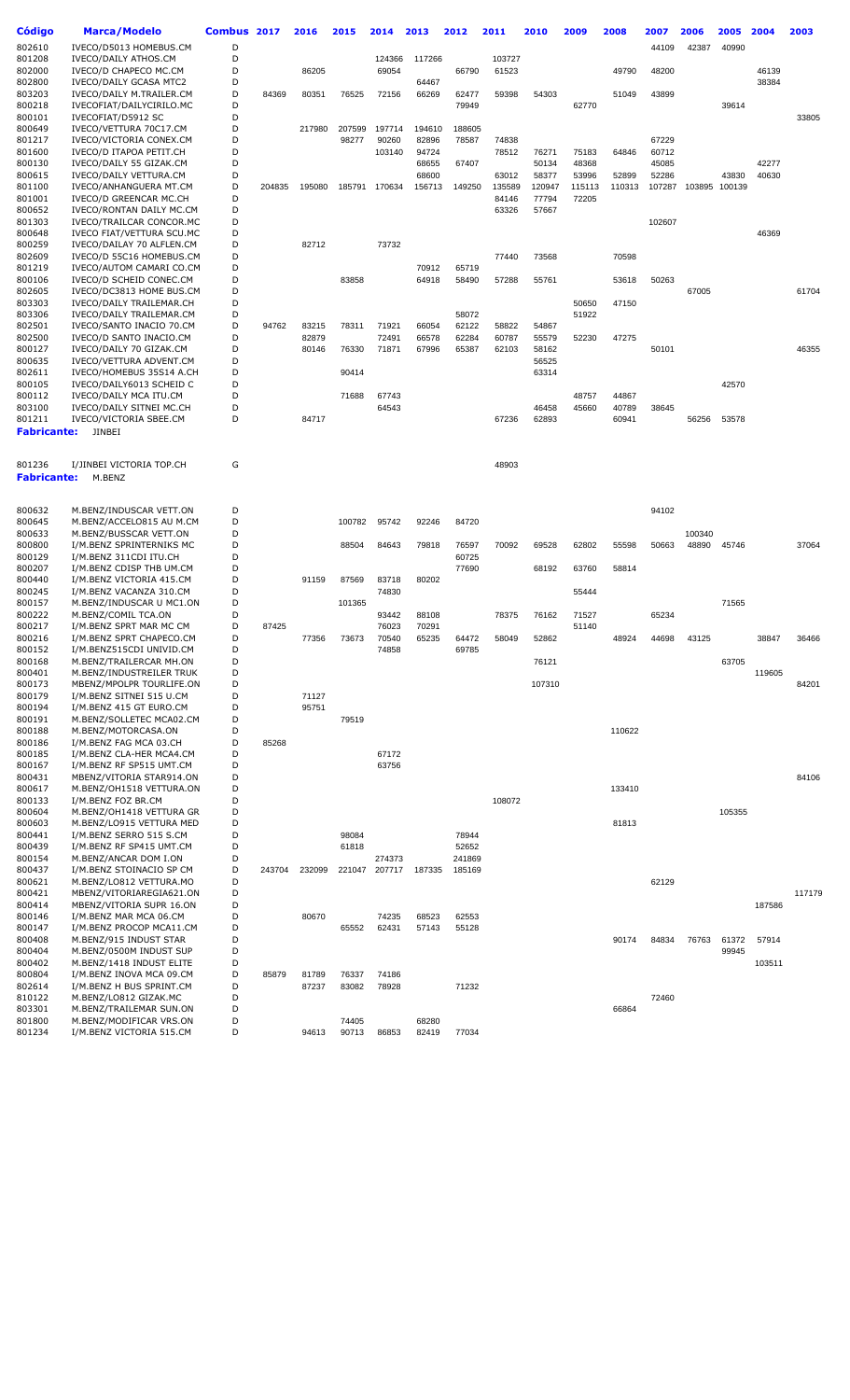| Código                       | <b>Marca/Modelo</b>                                  | Combus 2017 |        | 2016   | 2015            | 2014   | 2013           | 2012           | 2011            | 2010   | 2009            | 2008   | 2007   | 2006   | 2005        | 2004            | 2003  |
|------------------------------|------------------------------------------------------|-------------|--------|--------|-----------------|--------|----------------|----------------|-----------------|--------|-----------------|--------|--------|--------|-------------|-----------------|-------|
| 801237                       | M.BENZ/MPOLO ATH MC.ON                               | D           |        |        | 129839          |        |                |                |                 |        |                 |        |        |        |             |                 |       |
| 801224                       | I/M.BENZ 415CDI UNIVID.CM                            | D           |        | 90756  | 86435           | 82319  |                |                |                 |        |                 |        |        |        |             |                 |       |
| 802900                       | M.BENZ/MCASA HOMETUR.ON                              | D           |        |        |                 | 63337  |                |                |                 |        |                 |        | 58276  | 55878  | 54047       |                 |       |
| 800122                       | M.BENZ/LO814 GIZAK.ON                                | D           |        |        |                 |        |                |                | 87093           |        |                 |        |        |        |             |                 |       |
| 803304                       | I/M.BENZ 413 TRAILEMAR.CM                            | D           |        |        |                 |        |                |                | 59471           | 56060  |                 |        | 47895  |        | 47101       |                 |       |
| 803308                       | I/M.BENZ311 TRAILEMAR.CH                             | D           |        |        | 67696           | 64424  |                | 59332          |                 |        | 51790           |        |        |        |             |                 |       |
| 800113                       | M.BENZ/OH1622 SCHEID.ON                              | D           |        |        |                 |        |                |                |                 |        |                 | 105031 |        |        |             |                 |       |
| 801801                       | I/M.BENZ SPRMODIFICAR.CM                             | D<br>D      |        |        | 62800           |        |                |                | 55803           | 53146  |                 |        |        |        |             |                 |       |
| 804700<br>801706             | I/M.BENZ 415ECOXTECUM.CM<br>M.BENZ/COMIL P ENG MC.ON | D           | 93449  |        | 71153<br>102081 | 94537  | 89667          |                |                 |        |                 |        |        |        |             |                 |       |
| 800119                       | M.BENZ/0371 GIZAK.ON                                 | D           |        |        |                 |        |                |                |                 |        |                 |        |        |        |             | 67664           |       |
| 800801                       | I/M.BENZ SPRINTER 101.CM                             | D           |        |        | 63786           | 60019  | 56837          | 54131          | 52603           |        | 50435           | 49681  | 48940  |        | 44651       |                 | 40500 |
| 800900                       | M.BENZ/MOTOR TRAILER BR                              | D           |        |        | 233646          | 214584 | 197076         | 180998         |                 |        | 127868          | 118239 | 111890 |        |             | 95008           |       |
| 800805                       | I/M.BENZ 413SPR 101.CH                               | D           |        |        |                 |        |                |                |                 | 62803  | 55868           |        |        |        |             |                 |       |
| 801222                       | I/M.BENZ313CDI UNIVID.CM                             | D           |        |        |                 |        |                |                | 56462           |        |                 |        |        | 50002  | 48351       |                 |       |
| 826300                       | I/M.BENZ 415SPR 101.CM                               | D           |        |        |                 | 86456  | 82132          | 69662          |                 |        |                 |        |        |        |             |                 |       |
| 801203                       | I/M.BENZ313 ATHOS MC.CM                              | D           | 120857 | 115005 | 111414          |        |                | 89737          | 86854           | 83306  | 75491           | 69930  |        |        | 67045       |                 |       |
| 800803                       | I/M.BENZ 311 REVES MC.CH                             | D           |        |        | 62292           | 59324  | 53222          | 52623          | 50557           | 48762  |                 |        |        |        |             |                 |       |
| 826304                       | I/M.BENZ 415EUROTRUCK.CM                             | D           | 88968  | 83790  |                 |        |                |                |                 |        |                 |        |        |        |             |                 |       |
| 800107                       | I/M.BENZ SPR SCHEID.CM                               | D           |        | 71597  | 69652           | 65841  | 62035          |                | 56436           |        |                 |        |        |        |             |                 |       |
| 800622                       | I/M.BENZ VETTURA SPR.CM                              | D<br>D      |        |        | 72518           | 69065  | 64297          | 59857          | 51507           | 49316  |                 |        |        |        |             |                 |       |
| 802001                       | M.BENZ/MASCA CHAPECO.ON                              |             |        |        |                 |        |                |                |                 |        | 81344           | 77474  | 71733  |        |             |                 |       |
| <b>Fabricante:</b>           | <b>MARCOPOLO</b>                                     |             |        |        |                 |        |                |                |                 |        |                 |        |        |        |             |                 |       |
| 800700                       | MARCOPOLO/VOL UNIVIDA.MC                             | D           |        |        |                 |        |                |                |                 | 101080 |                 |        |        |        | 67095       |                 |       |
| 800242                       | MARCOPOLO/VOL REVESC.MO                              | D           |        |        |                 |        | 124437         | 109002         |                 |        |                 |        |        |        |             |                 |       |
| 801700                       | MARCOPOLO/ENGEVEL MOV.ON                             | D           |        |        |                 |        |                |                | 147022          | 137360 | 125679          | 121471 |        |        |             |                 |       |
| 800219                       | MPOLO/VOLA FURGOBENTO.ON                             | D           |        |        |                 |        |                |                |                 |        | 78166           |        |        |        |             |                 |       |
| 800142                       | MARCOPOLO/USATE UM UA.MC                             | D           |        |        | 125874          |        |                |                |                 |        |                 |        |        |        |             |                 |       |
| 800631                       | MARCOPOLO/VOLARE VETT.ON                             | D           |        |        |                 |        |                |                |                 |        |                 |        |        |        |             | 56860           | 51517 |
| 800213                       | MARCOPOLO/VOLARE TCA.ON                              | D           | 189623 | 180593 | 171994          | 164446 | 157230         | 150170         | 145670          | 129643 |                 |        | 80606  | 80091  | 79149       | 75008           | 72325 |
| 801200                       | MARCOPOLO/VO ATHOS MC.ON                             | D           |        |        |                 |        |                | 104831         | 96293           | 92943  | 81508           | 70719  |        |        | 54194       |                 | 46824 |
| 800212<br>800210             | MARCOPOLO/VOLARE ADAP.MC<br>MARCOPOLO/VO RODY.MC     | D<br>D      |        |        |                 |        | 103394         | 99224          | 93273<br>138688 |        | 75649<br>117506 |        |        | 94701  |             | 53122           | 49476 |
| 803103                       | MARCOPOLO/SITNEI UM.ON                               | D           | 125769 |        | 113436          | 110030 | 106728         | 103329         | 100441          |        |                 |        |        |        |             |                 |       |
| 800202                       | MARCOPOLO/VOLARE TH UM                               | D           |        |        |                 |        |                |                |                 |        | 96978           | 87359  | 75480  | 70944  |             |                 |       |
| 801225                       | MARCOPOLO/VOLARE UNIV.MO                             | D           |        |        |                 |        |                |                |                 |        |                 |        |        |        |             | 54201           | 51420 |
| 800504                       | MARCOPOLO/V TRANSFORM MH                             | D           |        |        |                 |        |                | 70422          | 69280           |        |                 |        |        |        |             |                 | 50178 |
| <b>Fabricante:</b>           | MOTOR-CASA                                           |             |        |        |                 |        |                |                |                 |        |                 |        |        |        |             |                 |       |
|                              |                                                      |             |        |        |                 |        |                |                |                 |        |                 |        |        |        |             |                 |       |
| 814001<br>826303             | I/MOTOR-CASA CAMINHAO<br>I/MOTOR-CASA ESPECIAL       | D<br>D      |        |        | 182421          |        |                | 160259         | 150436          | 143892 |                 |        | 126768 | 122673 |             | 106344<br>55225 | 93084 |
| 825001                       | I/MOTOR-CASA UTILITARIO                              | D           |        |        |                 |        |                |                |                 |        |                 |        |        | 44843  | 43484       |                 |       |
| 825000                       | MOTOR-CASA/UTILITARIO                                | D           |        |        | 104284          | 98316  |                |                | 89485           |        | 86416           |        | 83245  | 77178  | 71828       | 63593           | 63041 |
| 813000                       | MOTOR-CASA/CAMIONETA                                 | D           |        |        |                 | 80106  | 77397          | 75651          | 70204           | 67793  | 66130           |        | 58079  | 54768  |             | 50090           | 45556 |
| 823000                       | MOTOR-CASA/CAMINHONETE                               | D           |        | 78097  | 74776           | 70507  | 67150          | 63953          | 60907           | 55454  | 49282           | 45875  | 41927  | 37992  | 35926       | 34419           | 32117 |
| 807000                       | MOTOR-CASA/MICROONIBUS                               | D           |        | 110373 |                 | 104757 | 95345          | 91832          | 88766           |        | 76671           | 72432  | 64989  | 60416  | 55584       | 53597           | 51620 |
| 814000                       | MOTOR-CASA/CAMINHAO                                  | D           |        | 131186 | 126943          | 119263 | 112046         |                | 103298          | 98293  | 93844           | 88157  | 81588  | 73279  | 69092       | 64338           | 61700 |
| 813001                       | I/MOTOR-CASA CAMIONETA                               | D           |        |        |                 | 83480  |                | 76408          |                 |        |                 |        |        |        |             |                 |       |
| 808001                       | MOTOR-CASA/ONIBUS                                    | D           |        |        |                 |        |                | 77639          |                 |        |                 |        |        |        |             |                 | 73819 |
| 808000                       | MOTOR-CASA/ONIBUS                                    | D           |        |        |                 |        | 159759         | 152152         |                 | 129680 | 121474          | 113677 | 105246 | 97948  | 91295       | 83484           | 76360 |
| 807001                       | I/MOTOR-CASA MICROONIBUS                             | D           |        |        |                 |        |                |                |                 |        |                 |        | 68230  |        |             |                 |       |
| 823001<br><b>Fabricante:</b> | I/MOTOR-CASA CAMINHONETE<br>PEUGEOT                  | D           |        |        |                 | 78821  |                | 68722          | 66255           |        | 64470           |        |        |        |             |                 |       |
|                              |                                                      |             |        |        |                 |        |                |                |                 |        |                 |        |        |        |             |                 |       |
| 803002                       | PEUGEOT/BOXER NIKS MC.CH                             | D           |        |        |                 |        |                |                | 61865           |        |                 |        |        |        |             |                 |       |
| 803001                       | PEUGEOT/BOXER ADAPTA.CH                              | D           |        |        |                 |        |                |                |                 | 57377  |                 |        |        |        |             | 47494           |       |
| 803307                       | PEUGEOT/TRAILEMAR BOX.CH                             | D           |        |        |                 |        |                |                |                 | 61242  |                 | 52214  |        |        |             |                 |       |
| 803000                       | PEUGEOT/BOXER MAR MC CH                              | D           |        |        | 83900           |        |                | 67338          |                 | 64240  | 58869           | 55365  |        |        |             |                 |       |
| 800500                       | PEUGEOT/B TRANSFORM CM                               | D           |        |        |                 | 70629  |                |                |                 | 62219  |                 |        |        |        |             |                 |       |
| 801701                       | PEUGEOT/BO ENGEVEL UM.CH                             | D           |        |        |                 |        |                |                |                 |        | 59906           | 58549  |        |        |             |                 |       |
| 800503                       | PEUGEOT/B TRANSFORM CM                               | D<br>D      |        |        |                 |        |                |                |                 |        |                 | 50047  | 48157  |        |             |                 |       |
| 800131<br>801204             | PEUGEOT/FOZ BR.CH<br>PEUGEOT/BOXER ATHOSMC.CH        | D           |        |        | 77982           | 75212  |                |                | 59414           |        |                 |        |        |        |             |                 |       |
| 800137                       | PEUGEOT/BETOCAR BOXER.CH                             | D           |        |        |                 |        | 69078          | 63442<br>66918 | 58482<br>60296  | 56639  | 47968<br>59188  | 43903  | 53269  |        |             |                 |       |
| <b>Fabricante:</b>           | REBOQUE IMAL                                         |             |        |        |                 |        |                |                |                 |        |                 |        |        |        |             |                 |       |
|                              |                                                      |             |        |        |                 |        |                |                |                 |        |                 |        |        |        |             |                 |       |
| 871639<br><b>Fabricante:</b> | REBOQUE IMAL<br><b>RENAULT</b>                       | G           |        |        | 73408           |        |                |                |                 |        |                 |        |        |        |             |                 |       |
|                              |                                                      |             |        |        |                 |        |                |                |                 |        |                 |        |        |        |             |                 |       |
| 801401                       | RENAULT/MT13 SOBERANA.CH                             | D           |        |        |                 | 86991  |                |                | 69055           | 66646  | 62099           | 58286  |        |        |             |                 |       |
| 800239                       | RENAULT/CHAPECO MC.CH                                | D           | 76088  | 71332  | 67665           | 64706  | 59948          | 55541          | 51047           | 47002  |                 | 41053  | 36985  |        |             | 32634           |       |
| 804500                       | RENAULT/TCA MASTER MC.CH                             | D           |        | 89673  | 86517           | 70305  | 67310          |                |                 |        |                 |        |        |        | 44715 43711 |                 |       |
| 804800                       | RENAULT/MASTER CIRILO CH                             | D           |        |        | 89493           | 85558  | 84240          |                | 81576           |        |                 |        |        |        |             |                 |       |
| 800230                       | RENAULT/CASADOCAMPING.CH                             | D           |        |        |                 |        |                |                | 50846           | 49847  |                 |        |        |        |             |                 |       |
| 800226                       | RENAULT/EUROHOME NEO.CH                              | D           |        |        |                 |        |                | 72186          | 71681           | 70876  |                 |        |        |        |             |                 |       |
| 804900                       | RENAULT/DUARON MST100.CH                             | D           |        | 118291 | 115372          |        |                |                |                 |        |                 | 40059  |        |        |             |                 |       |
| 800115<br>826302             | RENAULT/SCHEID.CH<br>RENAULT/FAG MCA 03.CH           | D<br>D      |        | 100367 | 68124           | 64533  | 61831<br>87517 | 54589          | 50467           | 45896  |                 |        | 37741  |        |             |                 |       |
| 801400                       | RENAULT/M SOBERANA UM.CH                             | D           |        |        |                 |        | 56834          | 55642          | 52039           | 51356  |                 |        |        |        |             |                 |       |
| 800613                       | RENAULT/M VETTURA M.CH                               | D           |        | 79505  | 76660           | 73010  | 69407          | 64668          | 61539           | 59274  | 55356           | 50177  | 43970  |        | 40161       |                 |       |
| 801212                       | RENAULT/VICTORIA DREW.CH                             | D           |        | 126969 | 120924          | 105505 | 90812          | 81382          | 75456           |        |                 | 57907  |        |        |             | 54894           |       |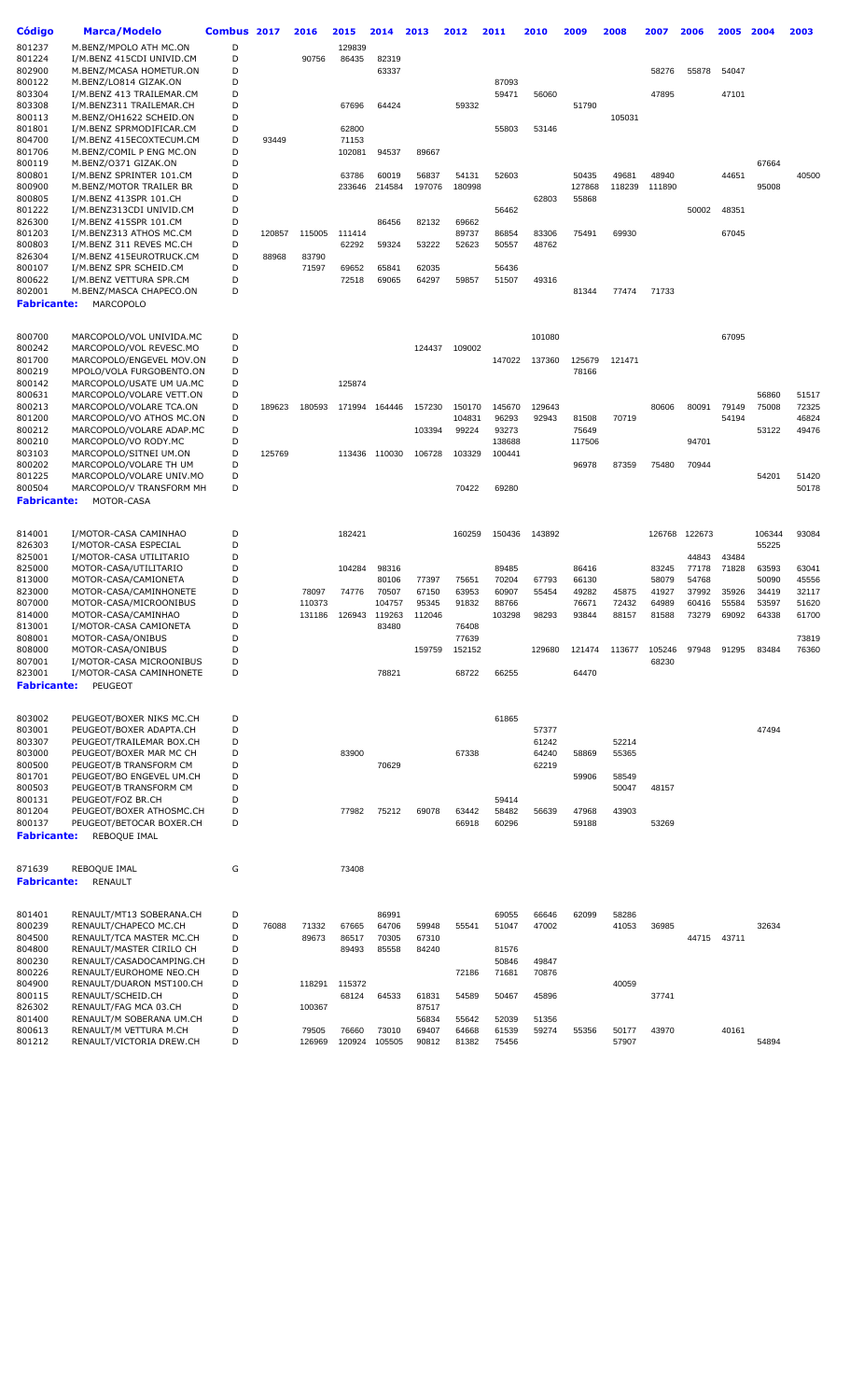| <b>Código</b>      | <b>Marca/Modelo</b>                            | Combus 2017 |        | 2016   | 2015   | 2014          | 2013   | 2012   | 2011   | 2010   | 2009   | 2008   | 2007   | 2006   | 2005   | 2004   | 2003   |
|--------------------|------------------------------------------------|-------------|--------|--------|--------|---------------|--------|--------|--------|--------|--------|--------|--------|--------|--------|--------|--------|
| 800187             | RENAULT/MASTER SCHEID.CH                       | D           |        | 101284 | 98323  | 92192         | 83793  |        |        |        |        |        |        |        |        |        |        |
| 800241             | RENAULT/MT13M3 SETEC.CH                        | D           |        |        |        |               |        | 58299  |        |        |        |        |        |        |        |        |        |
| 800180             | RENAULT/MAST TOURLIFE.CH                       | D           |        |        | 88544  | 84404         | 79195  |        |        |        |        |        |        | 46142  |        |        |        |
| 800233             | RENAULT/TRAILER MA 13.CH                       | D           |        | 73829  | 70266  | 67862         | 63127  |        | 58023  | 55768  |        |        |        |        | 34321  | 33946  |        |
| 800169             | RENAULT/MARIMAR MCA06.CH                       | D           |        | 68076  |        | 62644         |        |        |        |        |        |        |        |        |        |        |        |
| 800628             | RENAULT/MASTER 101.CH                          | D           |        | 86529  | 83041  | 79087         | 76380  | 72731  |        | 46383  |        | 44608  |        | 43770  | 40663  | 39091  |        |
| 800208             | RENAULT/MASTER THB UM.CH                       | D           |        | 79321  | 75544  | 67914         | 64680  |        | 59039  | 53122  |        |        |        |        | 44195  |        |        |
| 801102             | RENAULT/ANHANGUERA M3.CH                       | D           |        |        |        |               |        | 51439  |        |        |        |        |        |        |        |        |        |
| 800176             | RENAULT/RONTAN MAS MC.CH                       | D           |        |        | 108170 |               |        |        |        |        |        |        |        |        |        |        |        |
| 800220             | RENAULT/INDUST PLATNO.CH                       | D           |        |        |        |               |        |        |        |        | 38921  |        |        |        |        |        |        |
| 800256             | RENAULT/MASTER HCB UM.CH                       | D           |        |        | 104199 |               | 93779  |        |        |        |        |        |        |        |        |        |        |
| 802200             | RENAULT/MASTER NIKSMC.CH                       | D           | 111381 | 106972 | 102820 | 94431         | 86836  |        | 67589  | 67012  |        | 58822  |        |        | 51305  |        |        |
| 804000             | RENAULT/MAST EURO UM .CH                       | D           |        |        | 67115  | 65207         |        |        |        |        |        |        |        |        |        |        |        |
| 801901             | RENAULT/M TRAILEMAR.CH                         | D           |        | 89555  | 86416  | 84533         | 74964  | 69316  | 65961  | 59900  | 56938  | 50911  |        |        |        |        |        |
| 802602             | RENAULT/M13M3 HOMEBUS.CH                       | D           |        | 65109  | 62859  | 61819         | 61057  | 55315  | 50112  | 44068  |        | 38444  |        |        | 31167  |        |        |
| 801900             | RENAULT/MAST SRB TRIP.CH                       | D           |        |        |        |               |        |        |        |        | 64162  |        | 59057  |        |        | 56078  |        |
| 803101             | RENAULT/M SITNEI MC.CT                         | D           |        |        |        | 57467         |        | 52787  |        |        | 44125  |        |        |        |        |        |        |
| 800155             | RENAULT/FOZ BR MCASA.CH                        | D           |        |        |        | 131505        | 123023 |        |        |        |        |        |        |        |        |        |        |
| 800255             | RENAULT/CASACAMPING M.CH                       | D           |        |        |        | 63894         |        |        |        |        |        |        |        |        |        |        |        |
| 800252             | RENAULT/EUROHOME TOUR.CH                       | D           | 112211 | 106867 | 101779 | 96527         | 89907  |        |        |        |        |        |        |        |        |        |        |
| 803501             | I/RENAULT KAN PERKONS.CH                       | G           |        |        |        |               |        |        | 23620  |        | 20346  |        |        |        |        |        |        |
| 800250             | RENAULT/NIKSCAP MCA05.CH                       | D           |        |        |        | 62205         | 57128  |        |        |        |        |        |        |        |        |        |        |
| 802606             | RENAULT/M11M3 HOMEBUS.CH                       | D           |        |        |        |               |        |        |        |        |        |        | 48480  |        |        |        |        |
| 800602             | RENAULT/MASTER CH VETT                         | D           |        |        | 91116  | 86492         |        |        |        |        |        |        |        |        | 35638  | 34105  | 32637  |
| 803800             | RENAULT/ALFLEN MASTER.CH                       | D           |        |        | 70970  | 64679         |        |        |        |        |        |        |        |        |        |        |        |
| 802607             | RENAULT/TREILAR.CH                             | D           |        |        | 53974  |               | 39531  |        | 26370  |        | 22548  |        |        |        |        |        |        |
|                    |                                                |             |        |        |        |               |        |        |        |        |        |        |        |        |        |        |        |
| <b>Fabricante:</b> | <b>SCANIA</b>                                  |             |        |        |        |               |        |        |        |        |        |        |        |        |        |        |        |
|                    |                                                |             |        |        |        |               |        |        |        |        |        |        |        |        |        |        |        |
| 800171             | SCANIA/CASACAMPING CD.ON                       | D           |        |        |        |               |        | 318623 |        |        |        |        |        |        |        |        |        |
| 800658             | SCANIA/VETTURA P310.CM                         | D           |        |        |        | 298473        |        |        |        |        |        |        |        |        |        |        |        |
| 800630             | SCANIA/MPOLOP TRAMELA.ON                       | D           |        |        |        |               |        |        |        |        |        |        |        | 80262  |        | 77008  |        |
| 800110             | SCANIA/K124 SCHEID EX.ON                       | D           |        |        |        |               |        |        |        |        |        | 190160 |        |        |        |        |        |
| 800657             | SCANIA/VETTURA F250HB.ON                       | D           |        |        |        |               |        | 232431 |        |        |        |        |        |        |        |        |        |
| 800646             | SCANIA/MPOLPL TRAMELA.ON                       | D           |        |        |        |               |        | 335178 |        |        |        |        |        |        |        |        |        |
| 800432             | SCANIA/INDUST CRUISER.ON                       | D           |        |        |        | 385362        |        |        | 332891 |        |        |        |        |        |        |        |        |
| 800618             | SCANIA/K380 VETTURAG.ON                        | D           |        |        |        | 408060        |        | 372230 |        |        | 280956 |        |        |        |        |        |        |
| 800653             |                                                | D           |        |        |        |               |        |        |        |        |        |        |        |        |        |        |        |
| 800124             | SCANIA/MPOLOP BRASSUD.ON<br>SCANIA/K113 TCA.ON | D           |        |        |        | 183086        |        | 95731  |        |        |        |        |        |        |        |        |        |
| 803305             | SCANIA/MPO TRAILEMAR.ON                        | D           |        |        |        |               |        |        | 165161 | 157394 |        |        | 71428  |        |        | 125587 |        |
| 800403             | SCANIA/K94 INDUST SUPREM                       | D           |        |        | 478993 |               |        | 416516 | 396681 |        | 355653 | 340879 | 320024 | 304184 |        | 267199 |        |
| 800609             | SCANIA/K114 VETTURA GRAN                       | D           |        |        |        |               |        |        |        | 377793 |        | 308705 | 277039 |        |        |        |        |
| 801306             | SCANIA/TRAILCAR COMAN.ON                       | D           |        |        |        |               |        |        |        |        |        |        |        |        |        | 68362  |        |
| 803202             |                                                | D           |        |        |        |               |        |        |        |        |        |        |        |        |        |        |        |
|                    | SCANIA/MP M.TRAILER.ON                         | D           |        |        |        |               |        |        |        | 234485 |        |        |        |        |        |        |        |
| 800116             | SCANIA/MPOLO GIZAK.ON                          | D           |        |        |        |               |        |        |        |        | 81225  |        |        |        |        |        |        |
| 800608             | SCANIA/K310 VETTURA GRAN                       |             |        |        |        | 421710        |        |        | 371868 |        |        |        |        | 247455 |        |        |        |
| 800433             | SCANIA/INDUST CRUISE2.ON                       | D           |        | 371529 |        | 361042 343850 | 328430 | 289287 | 282388 |        |        |        |        |        |        |        |        |
| 800410             | SCANIA/K114 INDUST SUPR                        | D           |        |        |        |               |        |        |        |        |        | 281457 | 253454 |        |        |        |        |
| <b>Fabricante:</b> | TIFFIN                                         |             |        |        |        |               |        |        |        |        |        |        |        |        |        |        |        |
|                    |                                                |             |        |        |        |               |        |        |        |        |        |        |        |        |        |        |        |
| 802300             | I/TIFFIN ALLEG FRED 32BA                       | D           |        |        |        |               |        |        |        |        |        | 264610 |        |        |        |        |        |
| Fabricante:        | TUTTO                                          |             |        |        |        |               |        |        |        |        |        |        |        |        |        |        |        |
|                    |                                                |             |        |        |        |               |        |        |        |        |        |        |        |        |        |        |        |
|                    |                                                |             |        |        |        |               |        |        |        |        |        |        |        |        |        |        |        |
| 800237             | TUTTO/MHT.CP                                   | D           |        |        |        |               |        | 87040  |        |        |        |        |        |        |        |        |        |
| <b>Fabricante:</b> | <b>VOLKSWAGEN</b>                              |             |        |        |        |               |        |        |        |        |        |        |        |        |        |        |        |
|                    |                                                |             |        |        |        |               |        |        |        |        |        |        |        |        |        |        |        |
|                    |                                                |             |        |        |        |               |        |        |        |        |        |        |        |        |        |        |        |
| 800104             | VW/9.1500DM EL SCHEID DE                       | D           |        |        |        |               | 121191 | 103499 |        | 92432  | 91420  | 86087  |        |        | 73024  |        |        |
| 800160             | VW/EUROBUS ESPECIALMC.ON                       | D           |        | 113334 |        | 107937 100991 | 98309  | 95980  |        |        |        |        |        |        |        |        |        |
| 800118             | VW/MPOLO GIZAK.ON                              | D           |        |        |        |               |        |        |        |        |        |        |        | 54881  |        | 49396  | 48004  |
| 800138             | VW/RFINDUSCAR FOZ UMT.MC                       | D           |        |        |        |               |        |        | 90232  |        |        |        |        |        |        |        |        |
| 800135             | VW/MPOLO FOZ BR.ON                             | D           |        |        |        |               |        | 173478 |        |        |        |        |        |        |        |        | 62411  |
| 800141             | VW/KOMBI CIRILOMC.CH                           | G           |        |        |        |               |        |        |        |        |        | 19207  |        |        |        |        |        |
| 801500             | VW/1519EO UNISAUDE MH.ON                       | D           |        |        |        |               |        |        |        |        |        |        | 118645 |        | 108365 |        |        |
| 800607             | VW/9.150ODM VETTURA MEDI                       | D           |        |        |        |               |        |        | 111543 | 106535 | 101174 | 96858  | 90104  |        |        |        |        |
| 800625             | VW/8.120 OD VETTURA.ON                         | D           |        |        |        |               |        |        |        |        |        | 63931  |        |        |        |        |        |
| 800626             | VW/MASCA VETTURA.MC                            | D           |        |        |        |               |        |        |        |        |        |        |        |        |        | 75785  |        |
| 800638             | VW/VETTURA 5.140.MO                            | D           |        |        |        |               |        |        |        |        |        |        |        |        |        |        |        |
| 800650             |                                                | D           |        | 203303 | 195285 | 172765        | 165316 | 158939 |        |        |        | 119669 |        |        |        |        |        |
| 801214             | VW/VETTURA 9.160.ON                            | G           |        |        |        |               | 32708  |        | 28982  |        | 22787  | 22396  |        |        |        |        |        |
|                    | VW/VICTORIA KOMBIHOME.CT                       |             |        |        |        |               |        | 30812  |        |        |        |        |        | 16557  |        |        |        |
| 801216             | VW/BUSSCAR ATHOS MC.ON                         | D           |        |        |        |               | 113426 | 107558 |        |        |        |        |        | 76551  |        |        |        |
| 801221             | <b>VW/15.180 ATHOS MC.CM</b>                   | D           |        | 148971 | 143242 | 127097        | 122098 |        |        |        | 103785 |        |        |        |        |        |        |
| 801226             | VW/MPOLO ATHOS MC.ON                           | D           |        |        |        | 203380        | 186787 | 171546 | 163222 |        |        |        |        |        |        |        |        |
| 800190             | VW/TRUCKVAN 15190 MC2.CM                       | D           |        |        |        |               |        |        |        | 97435  |        |        |        |        |        |        |        |
| 801302             | VW/TRAILCAR COMMANDSE.ON                       | D           |        |        |        |               |        |        |        |        |        | 179678 |        |        | 144750 |        | 123603 |
| 800442             | VW/INDUSTREILER REGIA.ON                       | D           |        |        |        | 147754        |        |        |        |        |        |        |        |        |        |        |        |
| 801703             | VW/COMIL ENGEVEL MOV.ON                        | D           |        |        |        |               |        |        |        |        | 73703  | 70354  |        |        |        |        |        |
| 801802             | VW/COMIL MODIFICAR LE.ON                       | D           |        |        |        |               |        |        | 90297  |        |        |        |        |        |        |        |        |
| 801803             | VW/COMIL ATHOS MC.ON                           | D           |        | 177307 | 170748 |               |        |        |        |        |        |        |        |        |        |        |        |
| 802100             | VW/9150 PFISTER MHOME CM                       | D           |        |        |        |               |        |        |        |        |        |        |        |        |        | 62506  |        |
| 802400             | VW/9150OD HOBBY PRINC.MC                       | D           |        |        |        |               |        |        |        |        |        |        |        | 81920  |        |        |        |
| 803204             | VW/CAIOPIC814 TRAILER.ON                       | D           |        |        |        |               |        |        |        |        |        | 61830  |        |        |        |        | 60453  |
| 803302             | VW/MASCA TRAILEMAR CR.ON                       | D           |        |        |        | 169544        |        |        |        |        |        |        |        |        |        | 64841  |        |
| 803401             | VW/KOMBI RCA MC.CH                             | D           |        |        |        |               |        | 38880  | 36134  | 35341  | 34073  | 27782  | 25729  | 23203  | 21616  | 20124  | 19654  |
| 803403             | VW/MPOLO ECOX TECORE3.ON                       | D           |        |        |        |               | 207657 |        |        |        |        |        |        |        |        |        |        |
|                    |                                                |             |        |        |        |               |        |        |        |        |        |        |        |        |        |        |        |